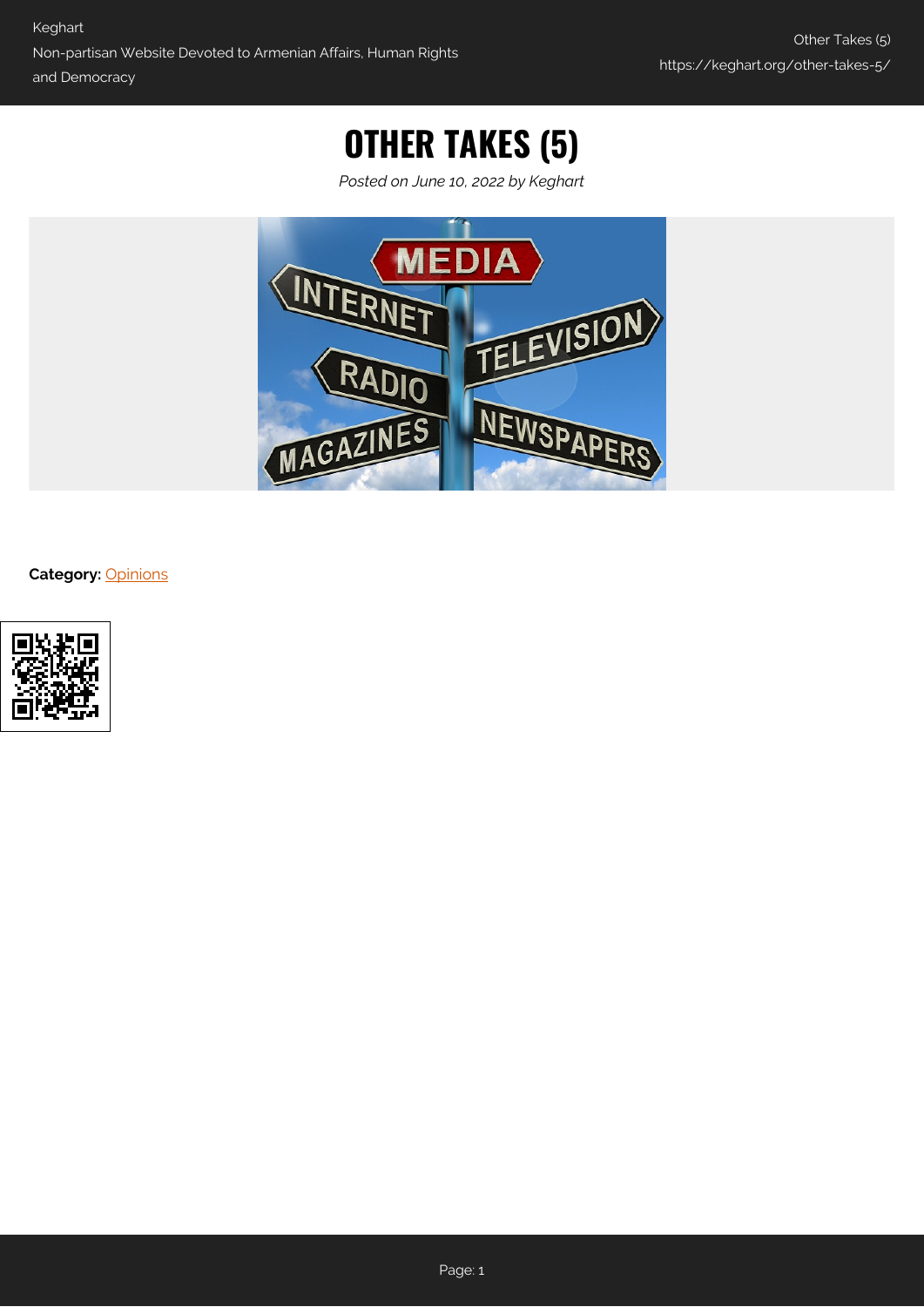### **10 June 2022**

*"Other Takes" offers readers alternate perspectives. These recent articles are collected from a variety of media outlets.*

### ARMENIAN CITINGS

Ara Papian, The National Interest, [Armenia's Protests Mask the Reality of Russian Influence](https://nationalinterest.org/blog/buzz/armenias-protests-mask-reality-russian-influence-202845)

Artsvi Bakhchinian, [The Armenian Mirror-Spectator, Magda Tagtachian: In Search of Memory, Truth](https://mirrorspectator.com/2022/05/26/magda-tagtachian-in-search-of-memory-truth-and-justice/) [and Justice](https://mirrorspectator.com/2022/05/26/magda-tagtachian-in-search-of-memory-truth-and-justice/)

Harut Sassounian, The California Courier, [Erdogan Expands Political Reach To France and](https://www.thecaliforniacourier.com/erdogan-expands-political-reach-to-france-and-throughout-europe/) [Throughout Europe](https://www.thecaliforniacourier.com/erdogan-expands-political-reach-to-france-and-throughout-europe/)

Torontohye, [Aris Babikian Re-Elected in Scarborough-Agincourt](https://torontohye.ca/pc-aris-babikian-is-re-elected-in-scarborough-agincourt/)

MassisPost, [Charles Michel Issued New Statement Clarifying EUs Position on Opening Land Links](https://massispost.com/2022/06/charles-michel-issued-new-statement-clarifying-eus-position-on-opening-land-links-and-nagorno-karabakh-settlement/) [and Nagorno Karabakh Settlement](https://massispost.com/2022/06/charles-michel-issued-new-statement-clarifying-eus-position-on-opening-land-links-and-nagorno-karabakh-settlement/)

### **INTERNATIONAL**

**The Guardian,** [The west's calls for a total victory in Ukraine can lead only to ruinous escalation](https://www.theguardian.com/commentisfree/2022/jun/09/west-victory-in-ukraine-escalation-war)

Arturo Sarukhan, Brookings, [Why is Mexico's president snubbing Biden's invitation to the Summit of](https://www.brookings.edu/blog/order-from-chaos/2022/05/24/why-is-mexicos-president-snubbing-bidens-invitation-to-the-summit-of-the-americas/) [the Americas?](https://www.brookings.edu/blog/order-from-chaos/2022/05/24/why-is-mexicos-president-snubbing-bidens-invitation-to-the-summit-of-the-americas/)

Eueasianet, [Armenia limits bioweapons cooperation with U.S. amid Russian pressure](https://eurasianet.org/armenia-limits-bioweapons-cooperation-with-us-amid-russian-pressure)

Newsweek, [Does Henry Kissinger Have a Point on Ukraine?](https://www.newsweek.com/does-henry-kissinger-have-point-ukraine-opinion-1710638)

Bloomberg, [Europe's Push to Punish Putin Is Falling Short of the Rhetoric](https://www.bloomberg.com/news/articles/2022-05-28/europe-s-push-to-punish-putin-is-falling-short-of-the-rhetoric)

AlJazeera, [Biden's bluster: Strategy, vanity or gamble](https://www.aljazeera.com/opinions/2022/5/26/bidens-bluster-strategy-vanity-or)

The Statesman, [Turkey imposes systematic religious discrimination on minorities](https://www.thestatesman.com/world/turkey-imposes-systematic-religious-discrimination-minorities-report-1503067636.html)

DW, [Why Ukraine's Sievierodonetsk is so important](https://www.dw.com/en/why-ukraines-sievierodonetsk-is-so-important/a-62001664)